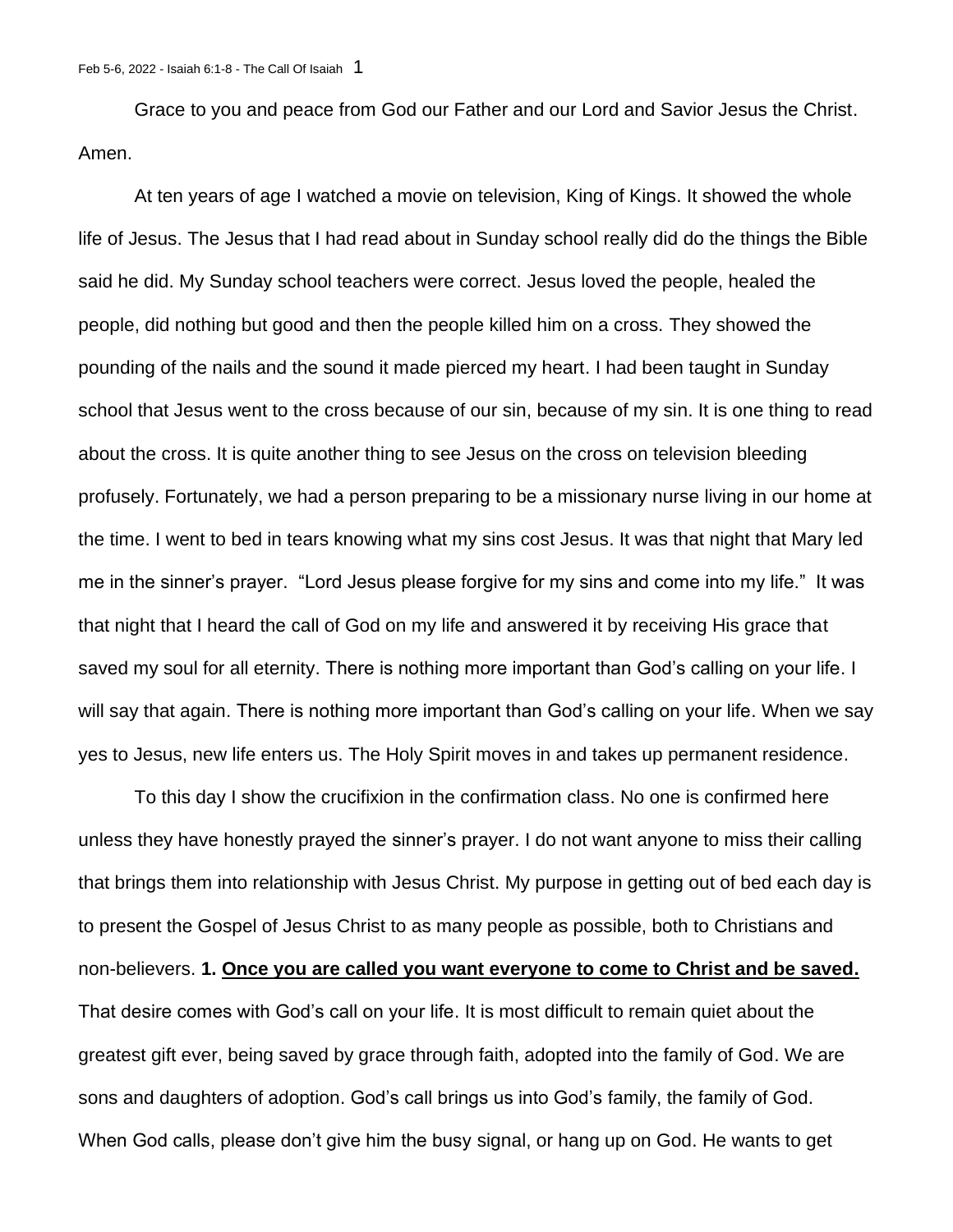through to you and send His Spirit to live inside of you. When Luther finally heard the call of the Gospel through the words of Paul, he felt like he had entered Paradise. When I prayed to receive Christ, I did not feel any different at all. No thunder, no lightening, simply an acceptance of God's love and grace. It was quiet and the Holy Spirit moved in permanently. It is all a work of the Spirit.

Friends, I know we are living in troubled times. **2. There is tribulation everywhere.** This is very personal to me. I honestly believe every problem you are facing in your marriage, in your work, in your home, and in your life, will be overcome through knowing God on a deeper level than you do now. All of life's difficulties will not disappear, but the deeper you know God the more life does make sense. **3. The deeper you know God; you will not have all the answers, but you will be intimately acquainted with the one who does have all the answers.** And the deeper you know God; you know that everything that happens to you comes from God for your good and for the greater glory of God. You do not even fear bad news. The deeper you know God; you will find yourself thanking God for every situation for God's Presence is right there supporting you. I honestly do not know how people live without knowing God.

My two lifetime heroes are Billy Graham and Corrie Ten Boom. Billy Graham has spoken to more people than any one in history, proclaiming the Gospel of Jesus Christ, wanting all to saved. Corrie Ten Boom suffered immensely for hiding and protecting Jews from being taken into Auschwitz, gassed and burned during World War II. She and her family served Christ faithfully until they breathed their last breaths. Billy Graham wrote this over 40 years ago when speaking about Corrie Ten Boom. "This is one of the most amazing lives of the century! It constantly shows how God's grace and love can sustain us in the worst of times. Corrie Ten Boom and her family stood up for persons in a minority group, the Jews. It cost most of them their lives. 4**. The greatest need in the church today (writes Billy Graham) is to realize judgment is coming, troubles are coming, and we must have disciplined, hearty Christian**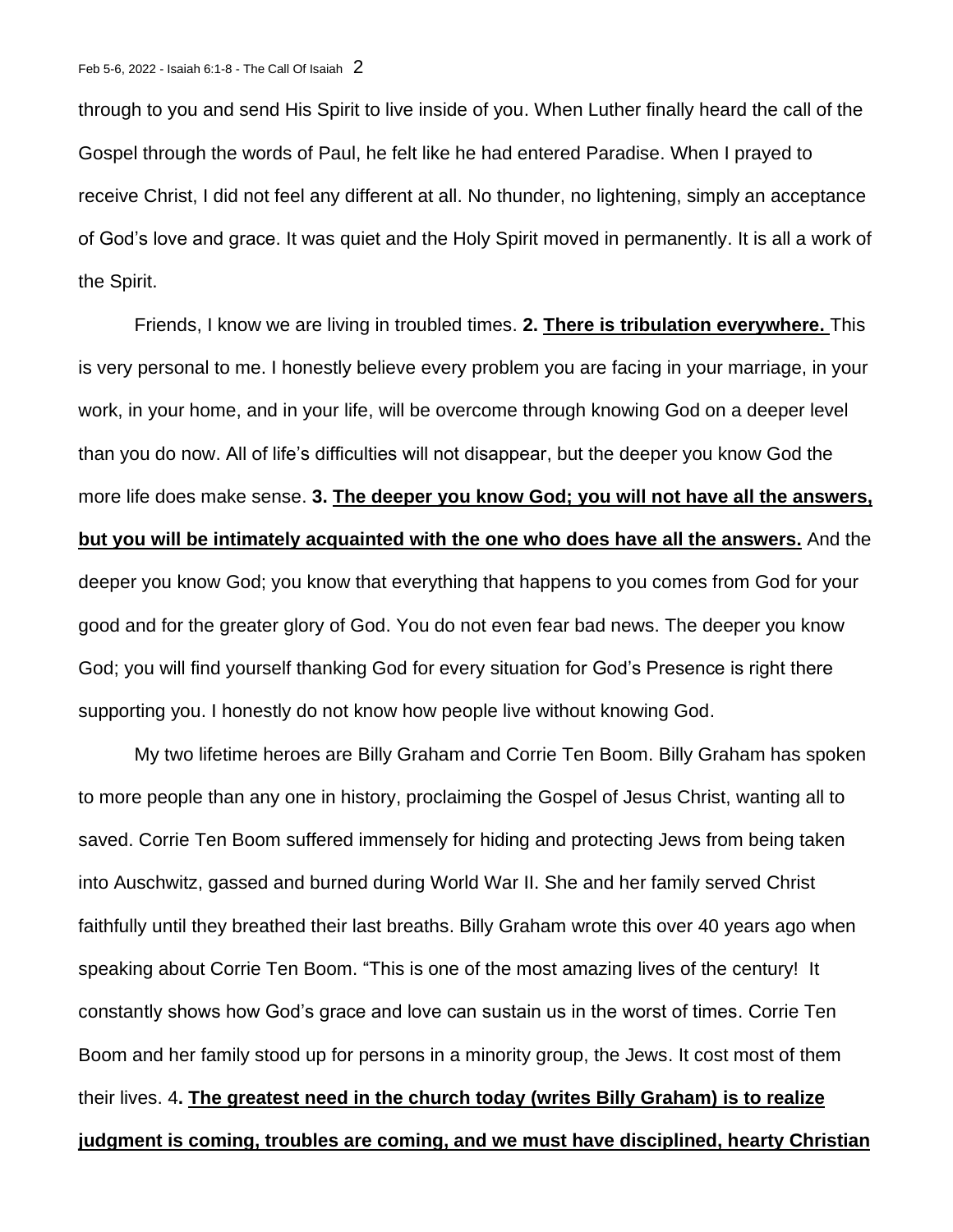**lives.** This is the example of the experience of Corrie Ten Boom and her family, of Christian lives disciplined by the Word of God and the power of His Spirit giving strength and courage to fight evil and to triumph over it" (Joan Winmill Brown, Corrie, The Lives She Touched. pg. 11).

The only way to be a disciplined hearty Christian and stand tall for Christ in these evil days is to have a growing knowledge of God, to never be satisfied by what you already know about God, and to have an insatiable appetite for God and God's truth. **5. The days are not going to get any easier so our faith in God must grow stronger.** 

There is one chapter in the Old Testament that teaches me more about God than any other chapter in the Old Testament. The Bible tells us much about God but in Isaiah 6, we get to see God.

Isaiah 6:1, "In the year that King Uzziah died..." I believe that Isaiah was deeply saddened at the death of the King. Some of you here are mature enough age wise to remember when FDR died. It seemed like he had been president forever. I will never forget the day JFK died. The entire nation mourned as we saw Jackie Kennedy, John John, and Caroline without their husband, their Daddy, for our President was no more.

Uzziah was one of the better kings who for the most part did "what was right in the sight of God." God blessed the nation under his rule, but his success went to his head and his pride got the better of him. He thought himself superior, a cut above the rest. The Bible says, "But when he was strong, he grew proud to his destruction. For he was unfaithful to the Lord his God and entered the temple of the Lord his God to burn incense on the altar of incense" (2 Chronicle 26:16). In the book of Leviticus two sons of Aaron were put to death by God for burning incense wrongfully. When Uzziah sinned against God in the temple 88 priests stood there to correct him. Instead of humbling himself before the priests and God in repentance he became angry and held onto the censors. The Bible says, "leprosy broke out on his forehead in the presence of the priests in the house of the Lord." When you think you are better than those around you, when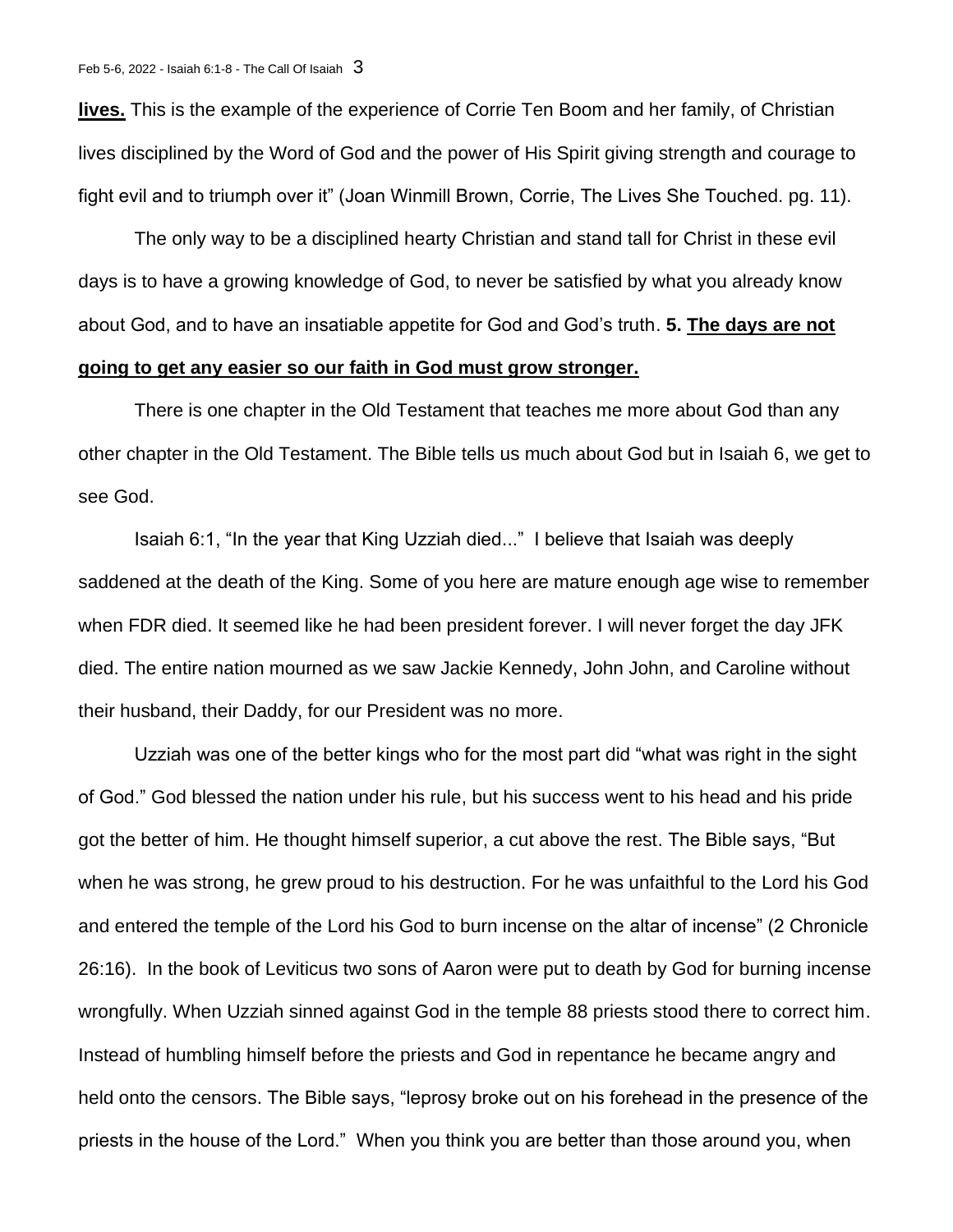you think you have superior knowledge, when you think you are above it all watch out, take heed lest you fall. "Pride cometh before a fall." God sees all things. God knew Uzziah's proud heart and mind and struck him with leprosy. I see God being gracious to Uzziah, striking him with leprosy and not death as he did to the sons of Aaron. Uzziah lived in a separate house until he died and could never again enter the temple. When God humbles those with pride, it marks them, and they are never the same. Watch out.

Uzziah was dead and Isaiah enters the temple possibly to receive consolation in a time of national and personal grief (R C Sproul, The Holiness of God. pg. 32). Little did he know what he was about to see. The earthly king was dead, but the true King was reigning above. "In the year King Uzziah died I saw the Lord sitting upon a throne, high and lifted up; and the train of his robe filled the temple. Above him stood the seraphim. Each had six wings: with two he covered his face, and with two he covered his feet, and with two he flew."

The angels, called seraphim, are heavenly creatures. Even though they are sinless they cannot gaze at Jehovah. They have to cover their eyes and even their feet in the Presence of God. When Jesus comes again our positions in heaven will be higher than the angels for then we will see God face to face. The angels are not given that right in the exalted presence of God.

## **6. Every person who has been born again has a place in his or her own soul that**

**longs to see God.** Isaiah is given that privilege and He was never the same. With eyes full of a vision of God, his ears hear what is said in the Throne Room, "Holy, holy, holy is the Lord of hosts; the whole earth is full of his glory" (v.3). Friends this one verse tells us more about God than one sermon can ever cover. This one verse answers so many of our questions of who God is. And when you are 96 you will still be learning more of what this verse means in Isaiah's vision of old.

In our English language we have ways of adding emphasis to words. A person can be hungry. Another one can be hungrier. And another can be the hungriest. Each ending adds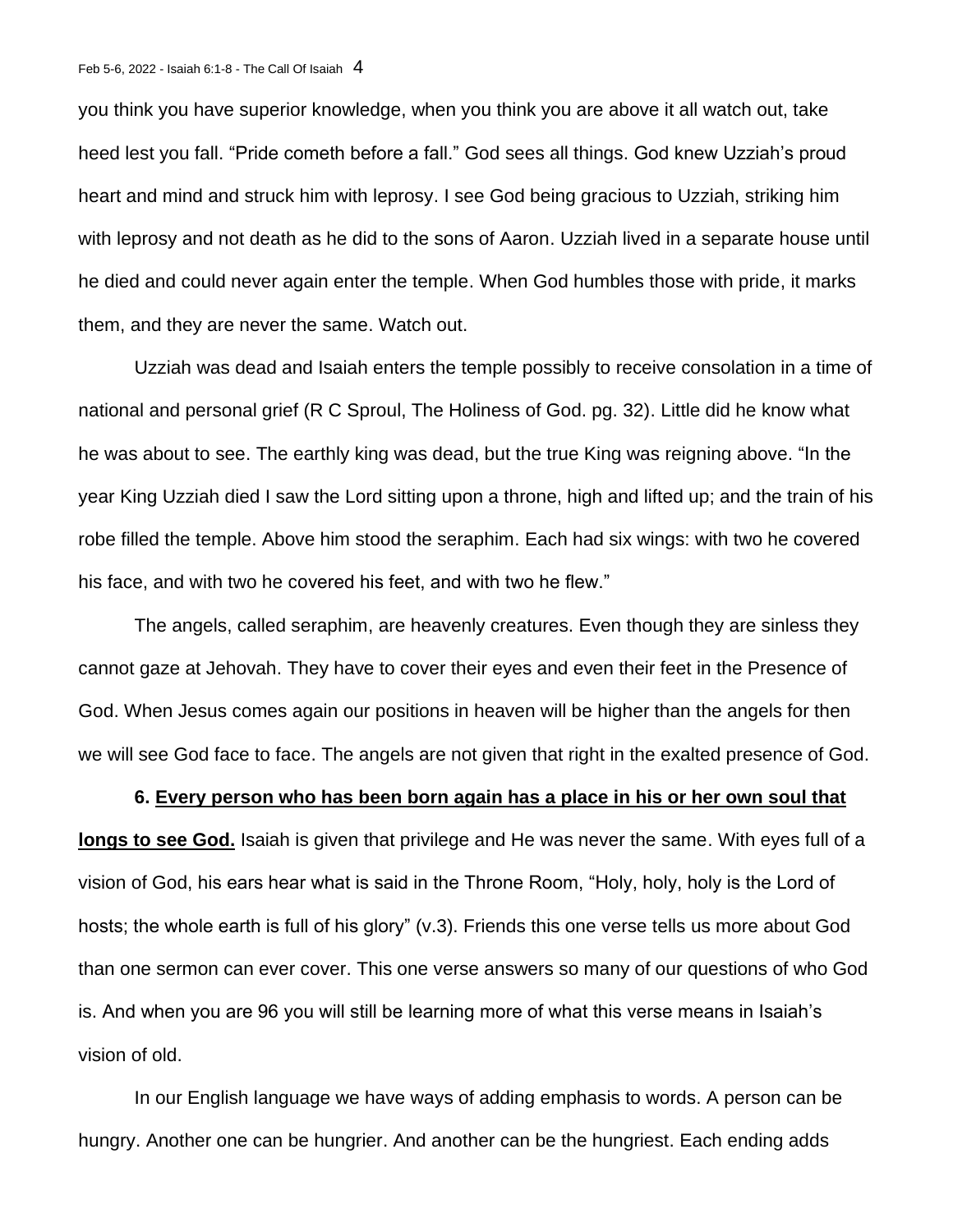significance. In Hebrew poetry in order to give emphasis, God is called the trifold holy. Holy, Holy, Holy. It is the only one of God's attributes that is given this emphasis. We never read that God is love, love, love, or mercy, mercy, mercy, or wrath, wrath, wrath. But the one attribute of God that is the most clear to see and utterly describes that vision of God is the trifold holy.

**7. There is no one or nothing that compares to God.** The angels are finite, but God is infinite. There is not one thing on this earth that even resembles God. When we see Yahweh God for the first time, we will know then that nothing even compares to what we will see. And when we see Him in His holiness, His holiness will wear off on us and we too will be holy.

One scholar writes this of the threefold holy. "It is perfection x perfection x perfection. His holiness is simply his God – ness in all his attributes, works, and ways. God alone is God. He is not like us. God is in a different category all together (Dr Raymond C Ortlund Jr, Isaiah. pg. 77).

Friends, compared to God, we do not know anything, even the person with the most degrees. Friends, compared to God, we are absolutely nothing no matter how high a view we have of ourselves. Doused in God's holiness this week I felt convicted of the times I have questioned God. God's holiness means there is no evil in God. He is utterly pure and always right. God cannot make a mistake nor has he. When we see God all of our questions and unbelief will be gone. And when you first lay eyes on God, you will only be able to do so because God Almighty chose you, selected you, and birthed faith in you by his grace through faith. **8. God is so holy that no one can even come to him unless he or she is personally called and literally brought into His Presence.** 

The whole earth is full of his glory. God's glory is God delighting in Himself. God delights in being God and spreading His goodness everywhere. God is here with us and He takes delight in His work in your life. The universe itself speaks of God's glory. God delights in what he made. God's glory is all around us and what most glorifies God is when you enjoy God and take delight in God. The Bible says, "Delight yourself in the Lord and He will give you the desires of your